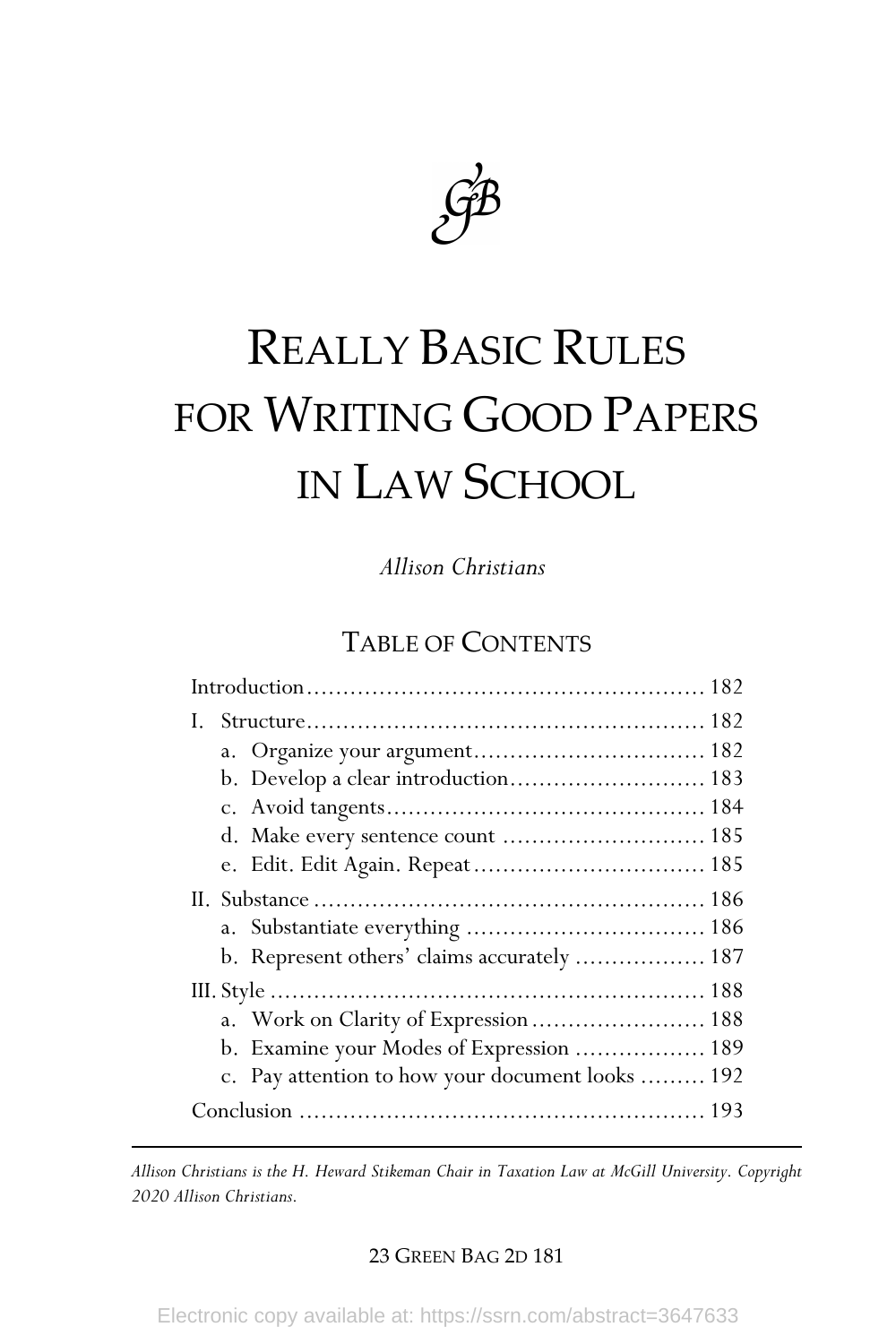# **INTRODUCTION**

In academia, writing is learning. Writing scholarly work provides students with an opportunity for thoughtful exploration and expression within the constrained space of specified word and page limits. Students too often squander that limited space through inattention to structure, substance, and style. This extremely brief guide is intended to help students avoid some frequently observed habits of poor writing.

While potentially valuable in other contexts, the "rules" laid out in this document reflect the context in which they arise, namely: concise academic writing submitted to me as a law professor, typically for credit. The examples provided here come from actual papers submitted to me over the years, at different institutions and in different contexts, mostly (but not solely) by students.<sup>1</sup>

This guide proceeds in three parts. It discusses paper structure in Part I, substance in Part II, and style in Part III.

## I. STRUCTURE

## *a. Organize your argument.*

Starting on a blank page can be paralyzing, but there are many approaches to launching into a paper. Students tend to do so by exploring the problem or assignment at hand by "working through" the issues as they come to mind, consulting one source at a time, sprawling out and writing more and more as they learn. The result: a stream of consciousness featuring repetition of ideas, excessive explanation of minutiae, detours into abstraction, and a total lack of organization.

After exhausting their available resources and focus, and given the inevitable amount of strain produced by this approach to writing, students often seem to view their "finished" drafts as fragile and even precious. Students

 <sup>1</sup> The writing advice I provide here is idiosyncratic. I am but one law professor – and a tax law professor at that – with a specific set of ideas about what constitutes good writing. I prepared this extremely brief guide to help my students understand my expectations, but there exist multiple substantial resources that every law student would benefit from reading. A few of my favorites include Strunk & White, THE ELEMENTS OF STYLE; Zinsser, ON WRITING WELL, and, aimed specifically at law students, *McEvoy's Writing Heuristic*, available at www.williamcronon.net/handouts/mcevoy\_writing\_heuristics\_2011.pdf.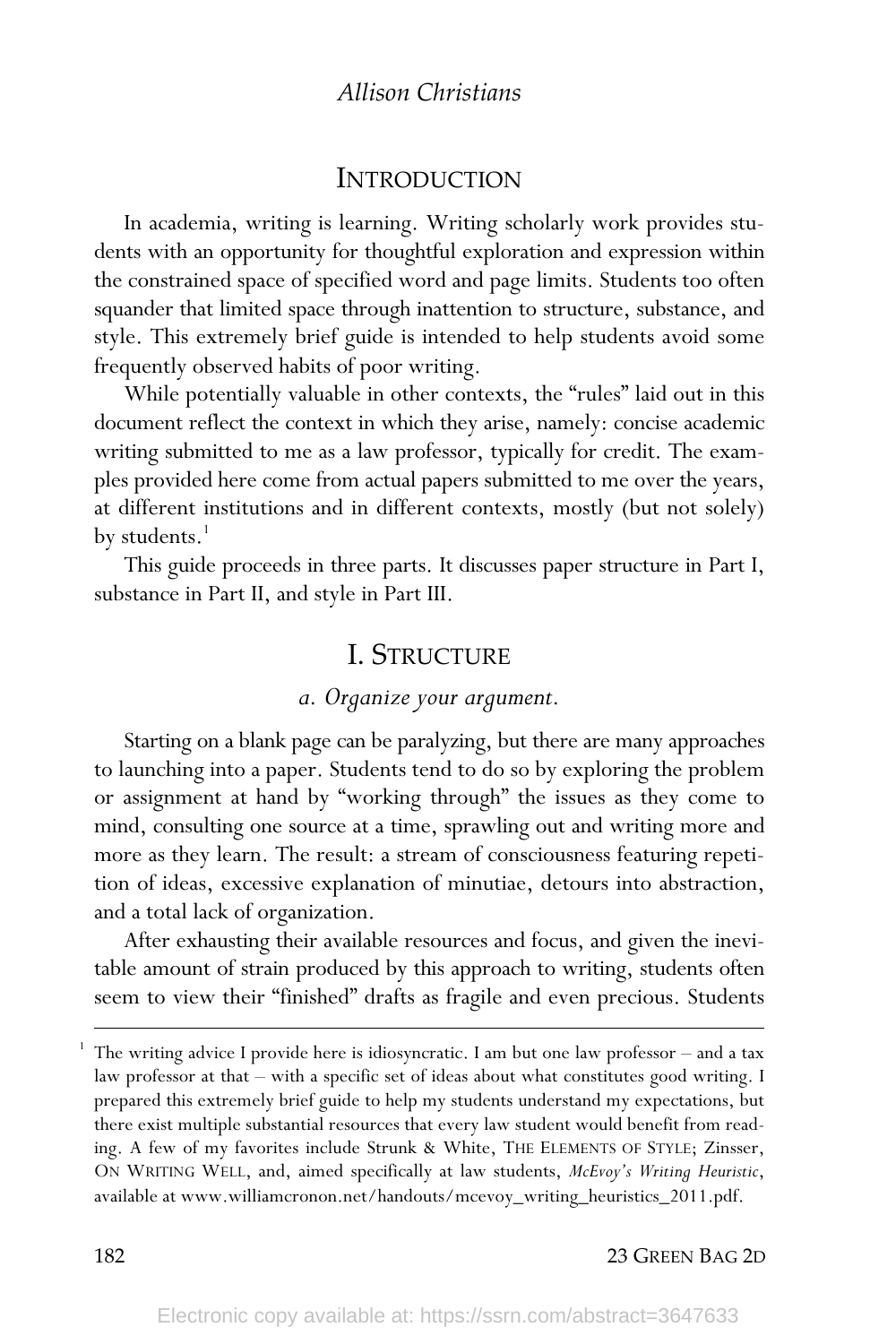seem to lose judgment and become reluctant to delete anything, lest that be the one item that strikes the reader as useful or important (or lest that deletion lead to the dismaying recognition that entire surrounding passages should probably also be deleted).

To hand in a draft after this kind of process is to concede defeat and ask the reader to do the analytical heavy lifting themselves. There is little that overwhelms and discourages readers more than a barrage of underdeveloped ideas presented without set-up, clear purpose, or thoughtful reflection. No reader wants to do this job for you.

A better approach is to start by thinking through the mission and how you plan to tackle it in broad outlines. Devise a rough plan that breaks the line of argument down into its main ideas and develops a clear rationale for the ordering, building a logical overall presentation with a coherent beginning, middle, and end. Then develop each idea in turn. Think about how you came to the idea yourself, and make sure you adequately lead the reader to your point.

In my view, very few term papers require more than five parts in total: $^2$ 

- Part I: Introduction
- Part II: Background and context setting
- Part III: Problem to be solved or issue to be analyzed
- Part IV: Possible solutions or proposed way of analyzing an old problem in a new way

Part V: Conclusion

*b. Develop a clear introduction.*

Some writers advise writing the bulk of the paper and saving the introduction and conclusion for last. This is sound advice as to the conclusion, but I disagree in the case of the introduction. I view writing, continuously consulting, and editing the introduction as a productive way to make sure that the rest of the paper develops clearly and rationally. This is because in my view, an introduction should typically be short and consist of just three elements: a contextualizing introductory sentence that briefly situates the

 <sup>2</sup> For a persuasive explanation of the reasons for this approach, see McEvoy's Writing Heuristic, *supra.*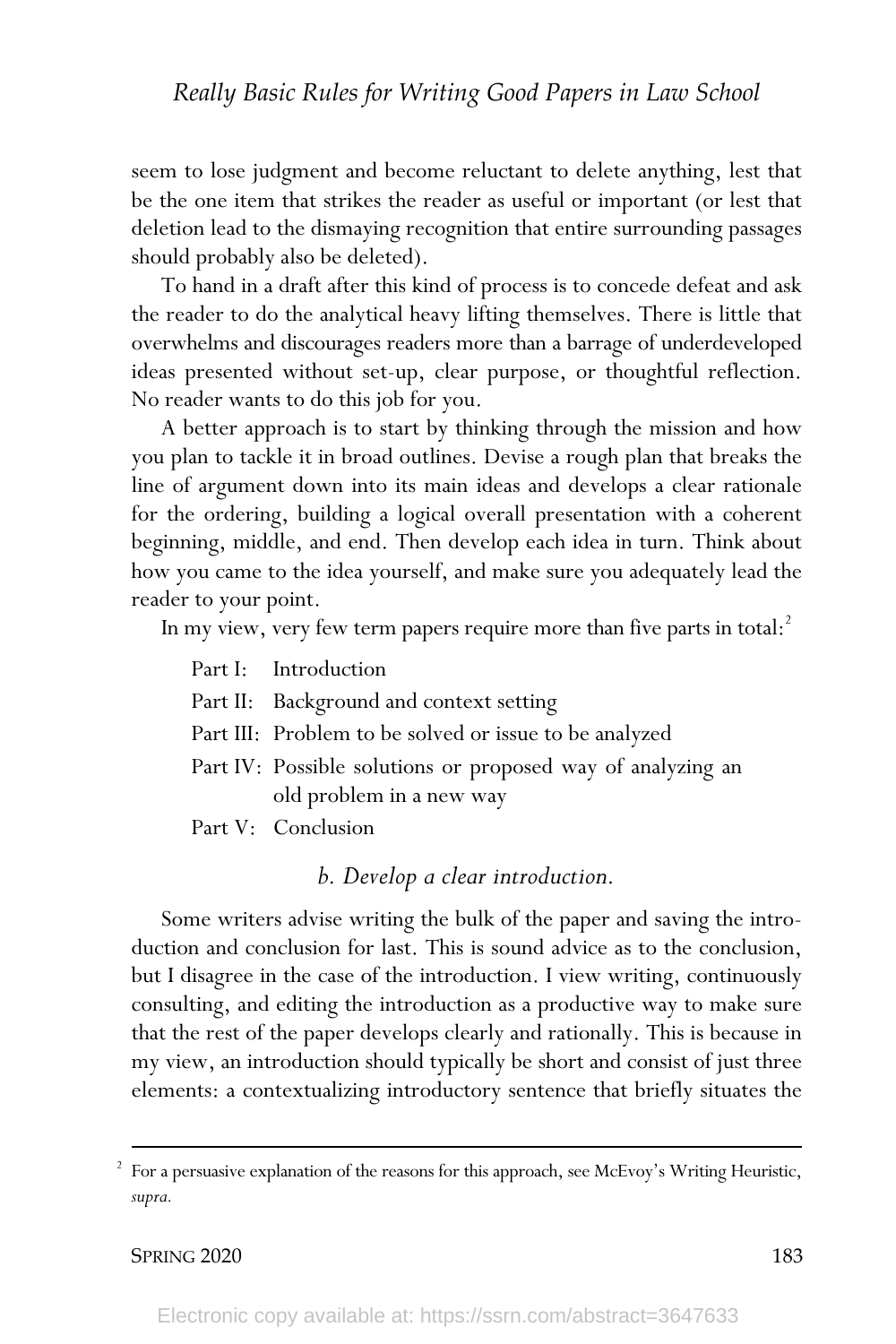reader regarding the content of the paper, a statement of the thesis if there is one (if not, then at least a brief explanation of the topic to be explored), and a roadmap to the paper.

When thinking is clearly organized before the writing begins, it becomes easier to assign the relevant component parts of the sub-sections and tackle them in turn. Your work must flow logically and carefully guide the reader through your argument from the opening idea to the conclusion. Carefully consider the sequence in which you present your ideas.

Finally, use style formatting to code the headers and sub-headers in your document, and use the navigation pane in the sidebar to keep an eye on your document structure as you draft. This will not only keep your writing organized, it will also aid you in making a table of contents when the draft is complete. Importantly, this allows the reader to understand the structure of the argument as well.<sup>3</sup>

## *c. Avoid tangents.*

State a clear point in your opening paragraph, ideally articulating your thesis, and develop it throughout your work. Many ideas are important, but not all ideas are relevant to the paper at hand. Do not simply add in ideas that occurred to you along the way. Do not use the conclusion section as an opportunity to raise broad issues or unexamined topics.

#### Example:

"To the extent that one allows a conception of justice to be determined in part by the values that define the persons to whom the conception is applied, the issue is indeed prickly and merits a more fulsome discussion. Tackling it may require thinking about justice in novel ways that account directly for human agency, self-interest, and cooperation."

This concluding paragraph unhelpfully raises issues not discussed elsewhere in the paper. It is also terribly cluttered and just generally an unlovely and uninformative couple of sentences.

 <sup>3</sup> Document formatting is a tremendously useful skill that is easy to learn and helpful for organization yet students often seem completely unaware of it. After explaining and demonstrating it for what seemed the thousandth time, I made a video explainer: Use Word Styles to Write a Better Paper, youtu.be/Dw87mOHYgt0.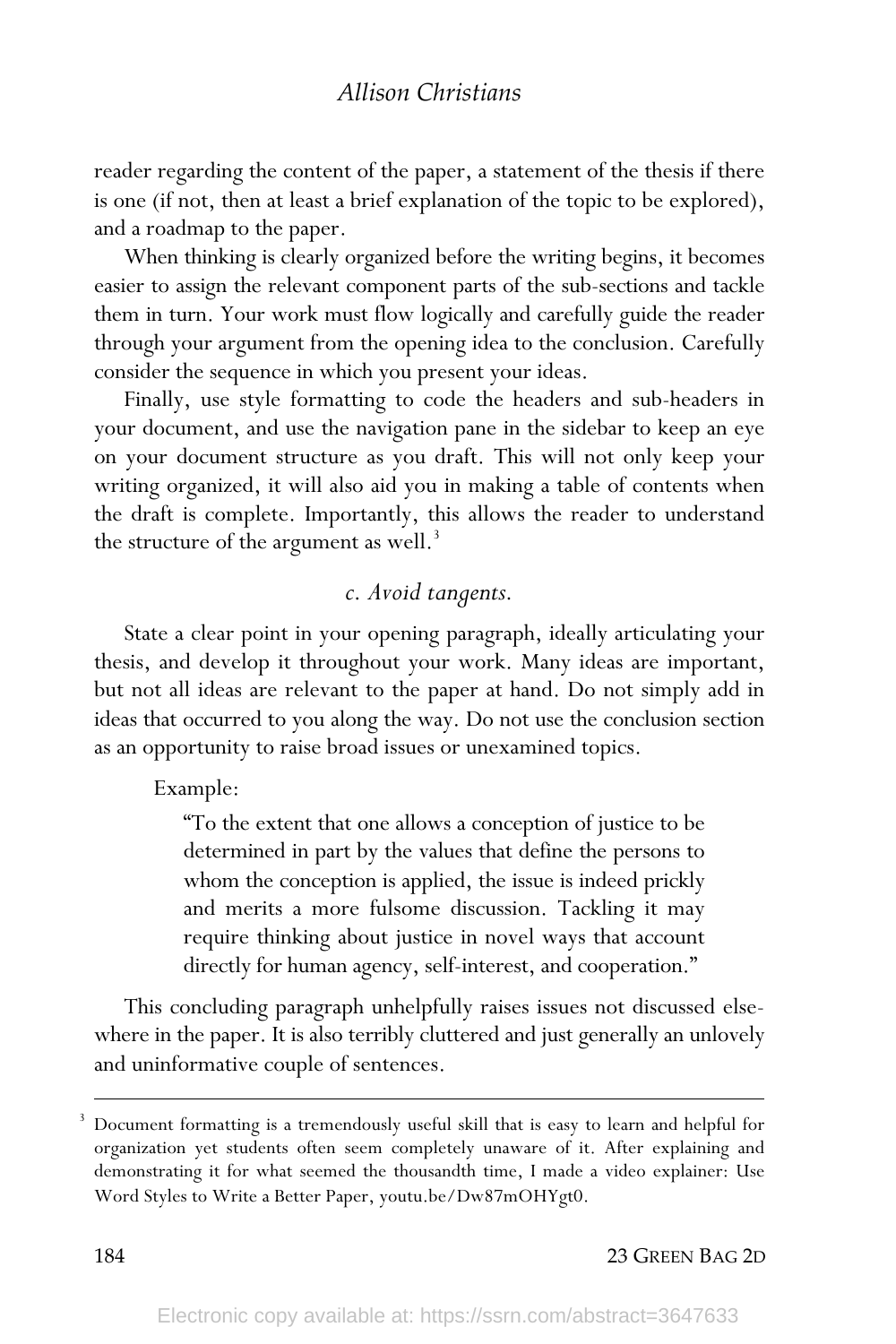## *d. Make every sentence count.*

Each sentence must contribute to your argument; otherwise space is wasted and so is the reader's attention. Do not waste time providing extensive background and context. If you find yourself explaining concepts before you get to your main point, you are getting sidetracked. Delete all that and focus on developing your point.

Most importantly: do not waste your time re-stating things. Usually, when you do this, you have not fully thought through a complex idea, and you are dragging the reader along as you muddle through it.

Examples:

"In other words . . ." "That is to say  $\ldots$ " "As explained above,"

These phrases often indicate a lack of clarity in the preceding sentence. They tell the reader that you are about to repeat yourself. Exceptionally, they may be used to express an idea in different terms and from an entirely different perspective to add insight to the point being made. Consider their use very carefully and err on the side of not wasting the reader's attention span. This problem is exacerbated by the use of metaphors, especially in succession.<sup>1</sup>

*e. Edit. Edit Again. Repeat.*

*Je n'ai fait celle-ci plus longue que parce que je n'ai pas eu le loisir de la faire plus courte.* – Blaise Pascal (attrib., 1657)

*If I had more time, I would have written you a shorter letter.* – Mark Twain (1871)

If you are turning in a paper that you have not re-read several times, you are not giving enough effort to the project. First, you must re-read at least once to catch typos. One typo comes off as careless, two as lazy; more than that makes the work unacceptable. If you turn in work replete

See *infra* part II.b.(i).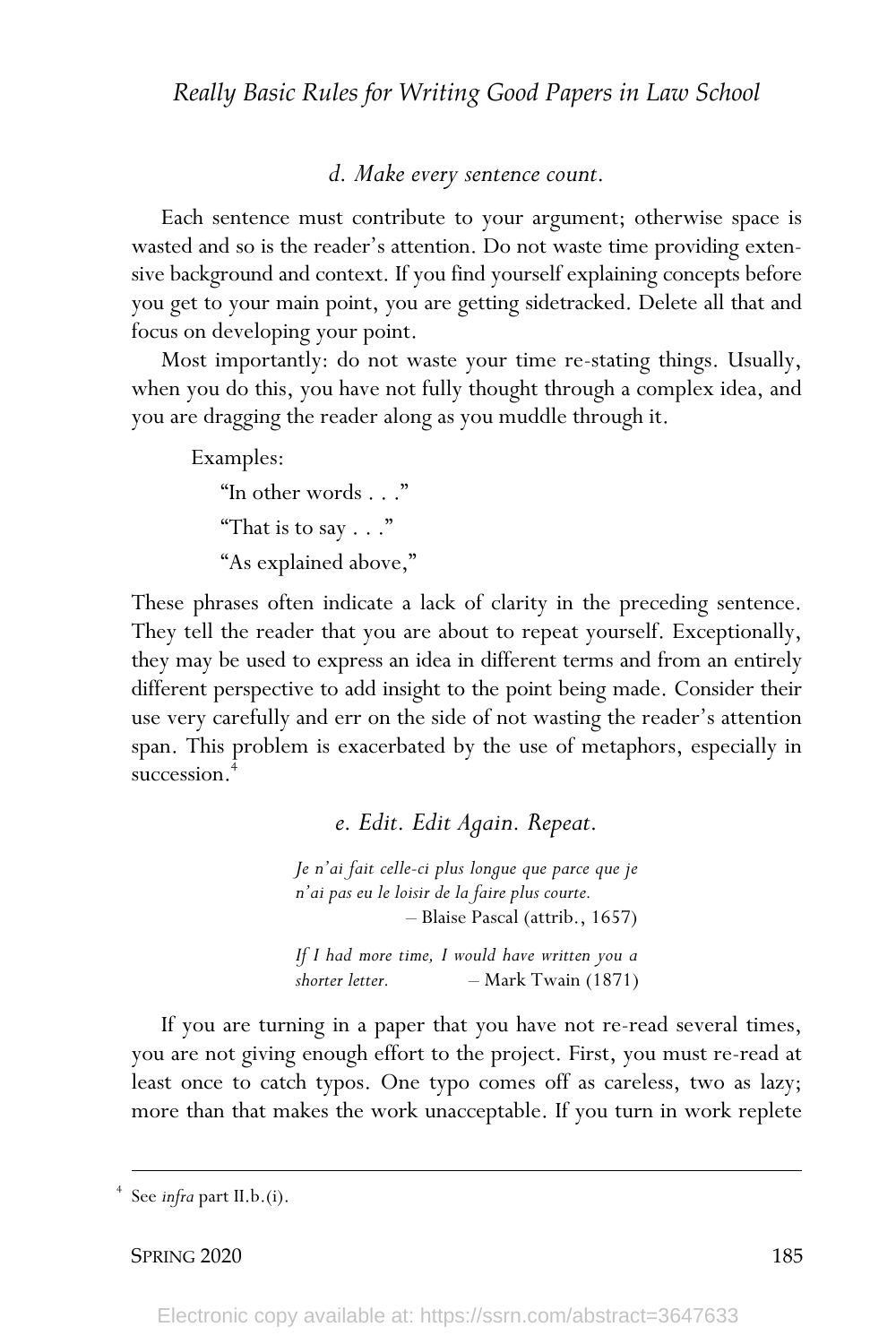with typos, you are telling the reader you do not care about your work. If you do not care about your work, why should the reader?

If you think your paper is done after you review it for typos, grammar mistakes, and other sloppy elements, try going through it again to see if you can eliminate at least two weak words from every sentence. You will likely find that you have a habit of using a certain word (such as "said", "such", or "however"); this is a writing tic and everyone has them, including me. Use this editing pass to try to discover what your writing tic is and tame it. Next, see if you can delete a weak sentence from every paragraph. With the new word count space you've developed, you might now be able to add a new argument in support of an otherwise shaky position.

Sloppy construction severely undermines your credibility. While editing, check for some especially common writing errors and excise them:

- Typos, misspellings, verb tense mismatches, other grammar errors;
- repetition of words and ideas;
- throat-clearing (more on this below);
- editorializing; and
- redundant or otherwise unnecessary descriptions.

# II. SUBSTANCE

## *a. Substantiate everything.*

In general terms, legal method consists of making claims that are sufficiently supported by accepted forms of evidence. Everything you say must be appropriately substantiated.

Do not ignore hierarchy of sources. This means: do not cite secondary sources as support for claims made about primary sources. For example, if you are discussing the elements of a case, you must read and cite the case itself, not an article that discusses it. Cite a secondary source when discussing a point made uniquely by that source.

Only make claims for which you have found support with appropriate evidence. This is especially important if the claim you make is empirical in nature.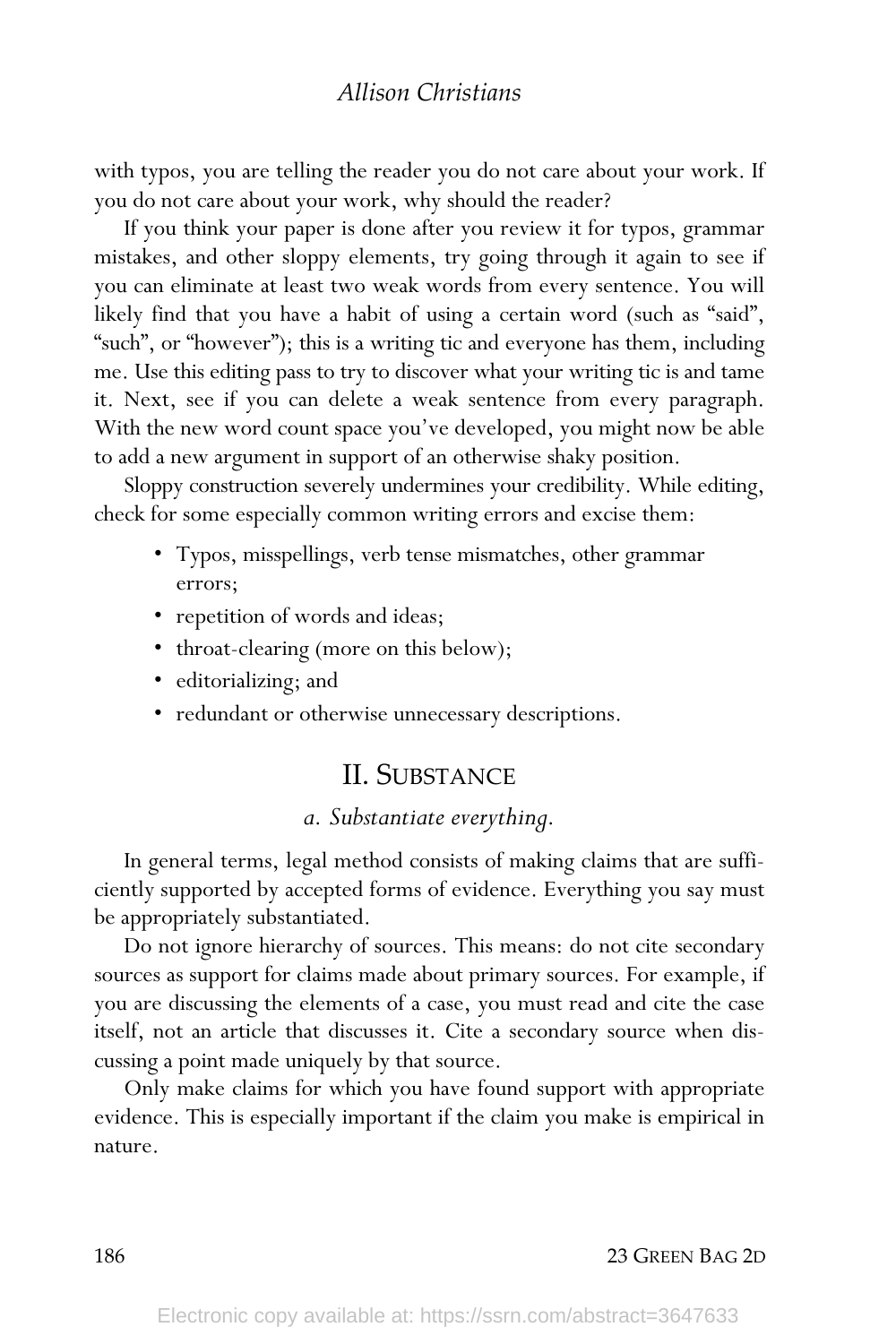Examples:

"In most cases, corporations infringe ethical standards in ways that are frowned upon by society."

"Most people think . . ."

"Many scholars state . . ."

These kinds of empirical claims require evidentiary support; its absence undermines your credibility.

# *b. Represent others' claims accurately.*

Read your source material carefully and restate arguments even more carefully. In academic scholarship (as opposed to punditry, political speech, etc.), relatively few arguments will be patently unreasonable or outright wrong. If either appears to be the case to you, re-read to ensure your comprehension and to avoid making unsubstantiated claims.

# III. STYLE

# *a. Work on Clarity of Expression.*

There is almost no point to writing if you write in such a way that demonstrates you lack interest in your reader. Your writing style is an expression of your persona. Think about how you wish others to perceive your work. Are you trying to take up all the oxygen in the room and prove how smart you are? If so, why do you think anyone would volunteer to read that? Instead, are you engaging with difficult concepts with the reader as your audience? How do you engage your reader? Remember that legal writing is about persuasion.

## *i. Use active voice.*

"Having examined the question of passive voice, it might be concluded that that which the sentence conveys could have been better stated actively; the text risks being poorly understood and perceived as passive."

If you stumbled through that sentence, so will your reader.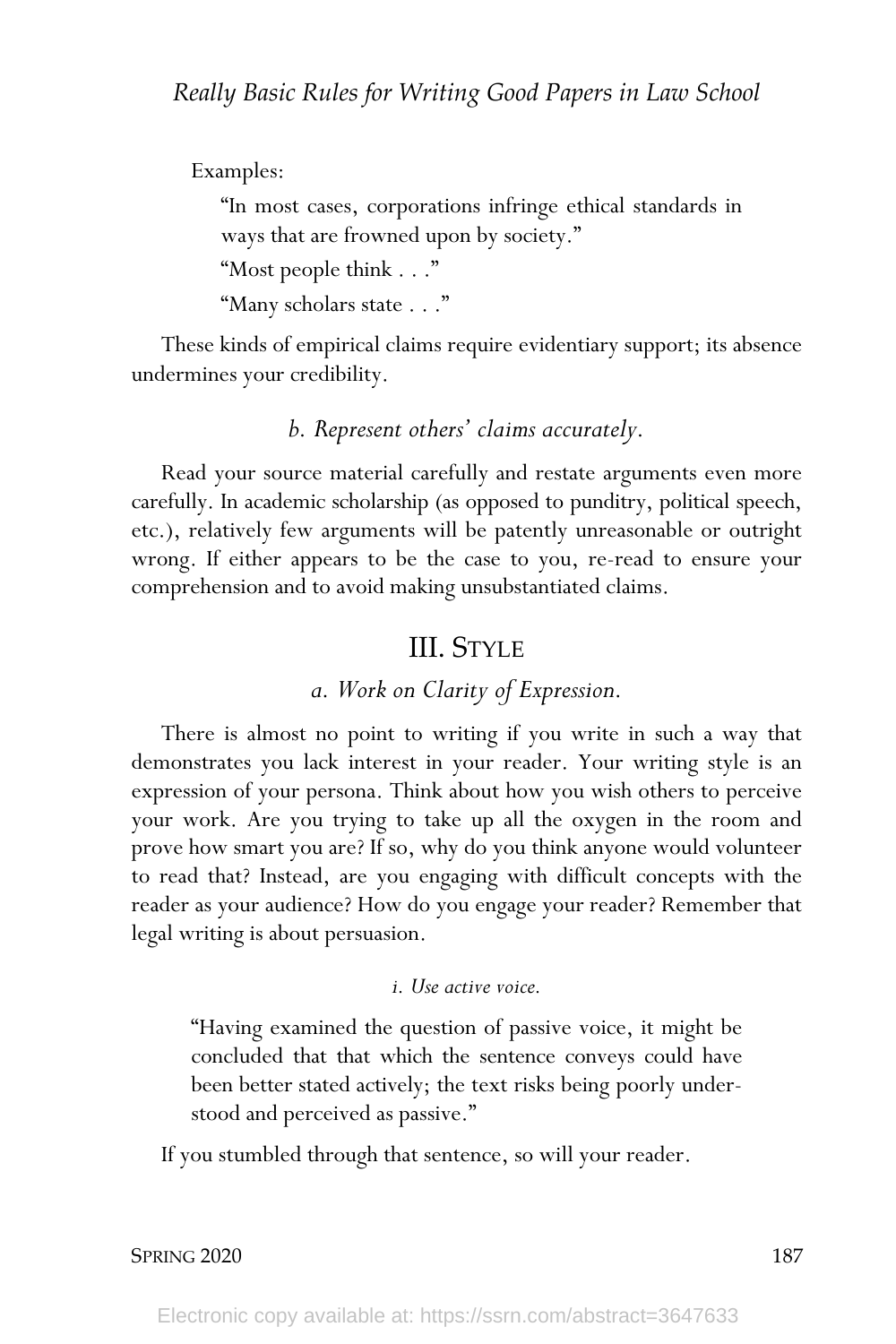*ii. Avoid lengthy, clause-laden, comma-laden sentences that never seem to end and that seem to try to make every point without pausing for breath and to help you stop doing this, try holding your breath while you compose your sentence or try reading it out loud to yourself without stopping because this is the experience for the reader: one of being deprived of space to breathe and think.*

Concision makes for engaged reading.

Just make your sentences short. It is very hard to get lost in a short sentence. A short sentence will typically be clear and make editing easier. Shorter sentences can create an impact rarely achieved by longer sentences.

*iii. Eliminate excess verbiage.*

Avoid cluttering your ideas with unnecessary words. They slow down the reader for no reason. This is especially the case with "throat-clearing" – prefacing sentences with unnecessary introductions – which a thorough edit should expunge.

Examples:

"It is evident that,"

"It is clear that,"

"While opinions differ on the matter, at least one school of thought has it that . . ."

If you could cut off all of the words before the first comma that appears in a sentence and the sentence would still make sense, do so.

> *iv. Use one adjective when one will do; use none if possible. Don't editorialize.*

Avoid adjective-laden descriptions where one or no adjective would be appropriate. When I said above that throat-clearing words are those "a thorough edit should expunge," notice that the word "thorough" was necessary to describe what sort of edit would expunge throat-clearing words, but I did not add "absolutely," "completely," "totally," or [cringe] "thoroughly" to the word "expunge." That is because the word "expunge" is itself thorough.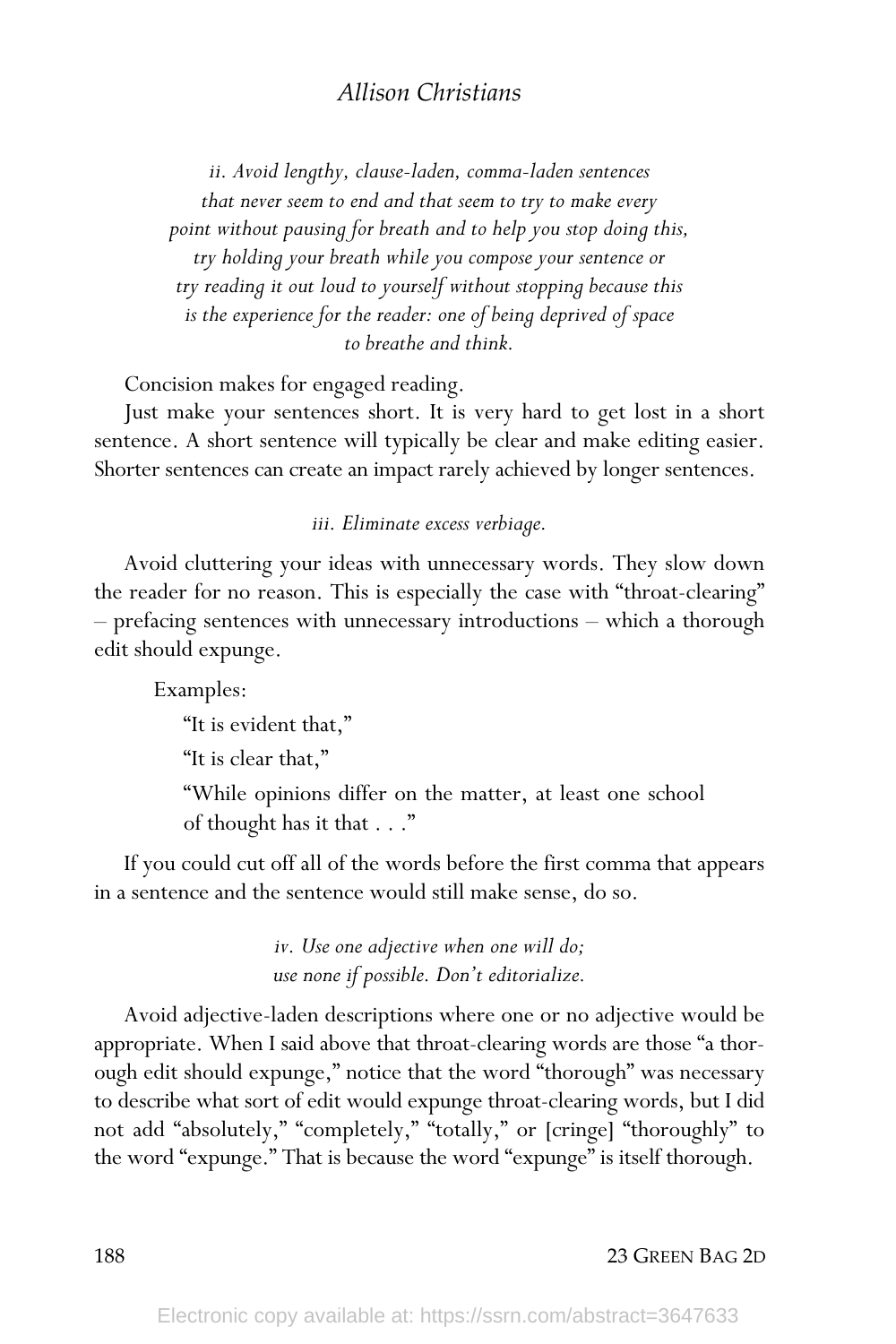## *Really Basic Rules for Writing Good Papers in Law School*

Extra caution: sometimes when you use adjectives it is because you are editorializing. Avoid editorializing in academic writing, as it weakens an otherwise strong writing style and isn't usually needed to get the point across.

Example:

"Yet, alarmingly, the acquisition, use, and transfer of such data is largely unregulated."

In this sentence, "alarmingly" editorializes the lack of regulation. In my view, the sentence reads better without the editorial. It is more convincing to lead the reader to the conclusion that unregulated data mining is a social bad by developing a strong argument than by using emphatic adjectives.

*b. Examine Your Modes of Expression.*

Legal writing, like most writing, reveals your character. Whether warranted or not, some modes of expression signal lack of rigor, attention to detail, thoughtfulness, or even intellectual capacity. If you do not want readers to think you are lazy, sloppy, or capable of no more than superficial thinking, you should generally avoid the following aspects of expression.

## *i. Cliché and metaphor.*

Advance your argument with a minimum of literary and linguistic shortcuts. The use of cliché and metaphor can indicate informality, superficiality of knowledge, or analytical laziness (forcing the reader to do the analysis themselves), or some combination thereof. If you use cliché or metaphor in your work, it must be only after careful reflection and an express rationale for the approach which is clear to the reader.

Examples:

"Put the cart before the proverbial horse," "the tail that wags the dog," "the cream of the crop," "avoid like the plague," etc.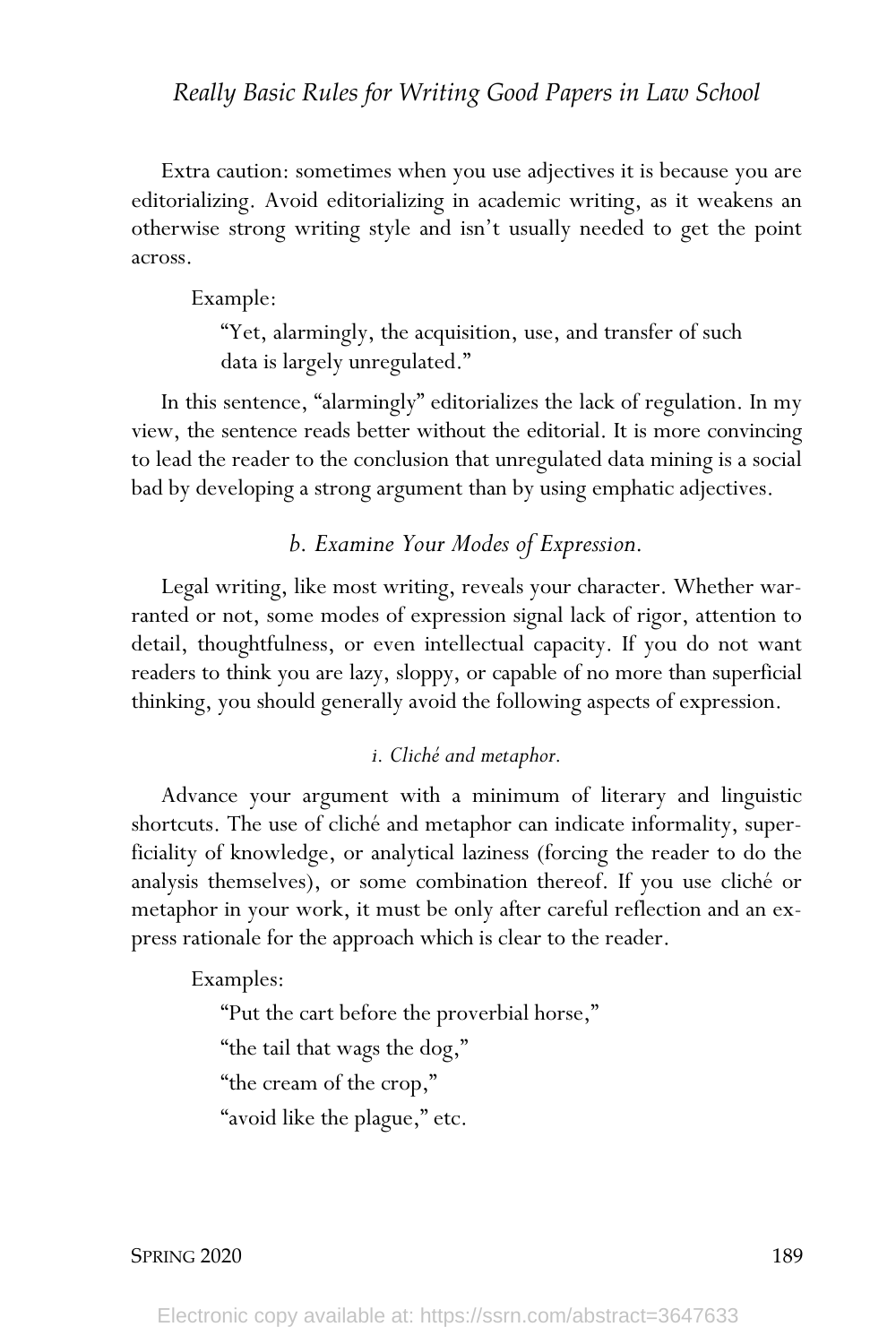These are simply tired expressions that waste space without conveying meaning.<sup>5</sup>

Be especially cautious in attempting to use "this begs the question . . .". It is almost always used incorrectly. Pro tip: even when used correctly, it is annoying.

#### *ii. Rhetorical questions.*

Rhetorical questions implicitly contain any number of unexplored assumptions, foisting unexamined positions on your reader and proceeding as if the reader agreed with all of them. State ideas in declaratory form not only to avoid this possibility, but also to alert yourself to the fact that you are making assumptions. Rhetorical questions can sometimes serve a purpose: for example, if you write a textbook, $6$  you may wish to use them to invite reflection. For academic papers, however, turn your rhetorical questions into statements.

Example:

"So, what makes Canadians more accepting of higher tax rates than their American counterparts?"

This purportedly rhetorical question contains a number of implied but unexplained assumptions, such as what constitutes a "Canadian" as opposed to an "American" (and what we should think about those who identify as both), what constitutes "acceptance," what constitutes "higher tax rates," and the heuristic challenges involved in ascertaining whether Canadians and Americans are distinct groups and if so, what each would accept. That is a lot of assumption wrapped up in a phrase of fewer than fifteen words.

*iii. Disrespectful or informal tone.*

Do not categorically dismiss the research contributions of other writers even if you disagree with their conclusions. If you adopt an over-confident, dismissive, or combative tone with respect to the scholarship of others, you should not expect readers to engage with your ideas.

<sup>&</sup>lt;sup>5</sup> These are sometimes casually offensive as well. Please be mindful.

<sup>6</sup> Or a guide with really basic rules for good writing.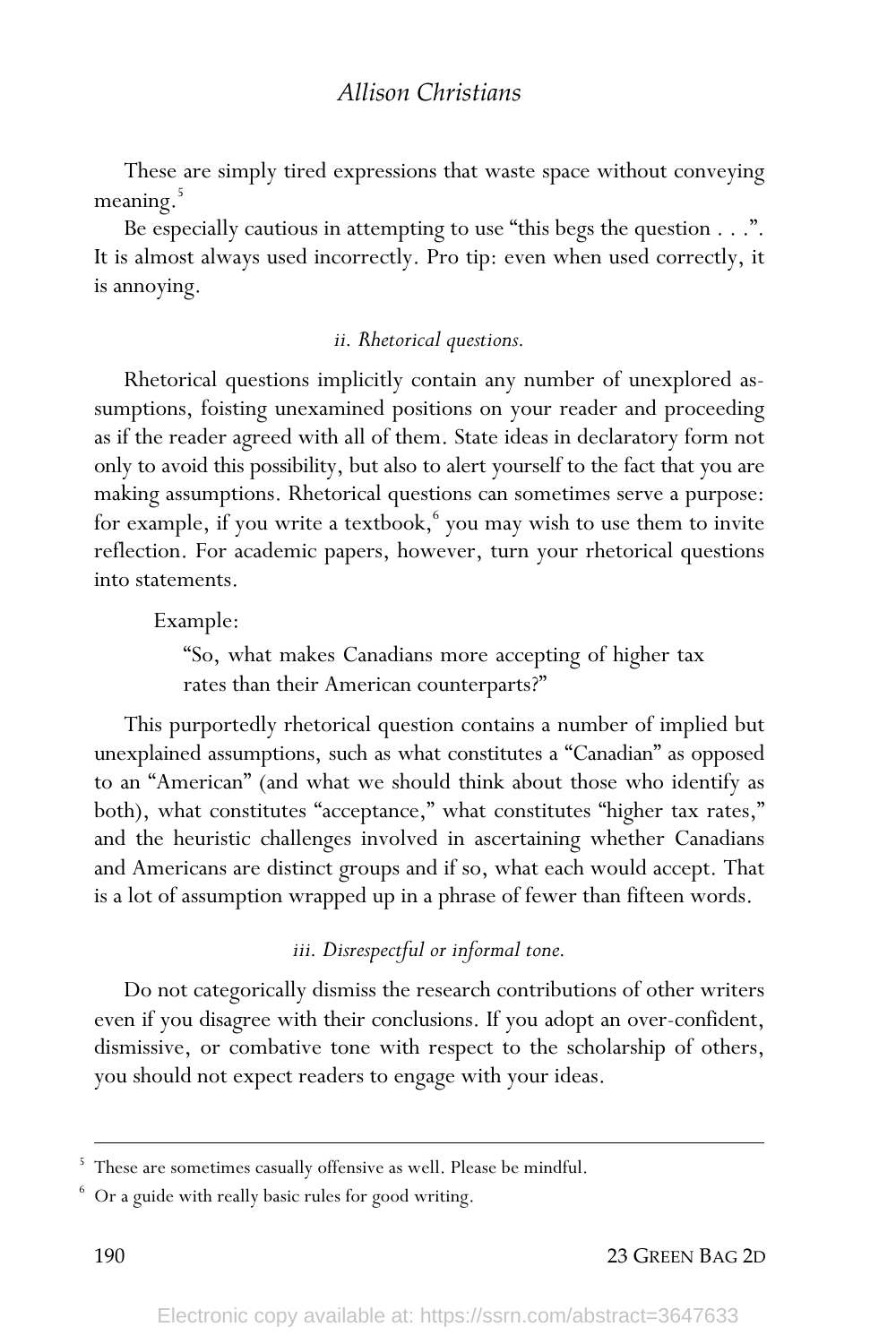Examples: "Smith is mistaken . . .", "Jones is wrong  $\ldots$ ", "Miller overlooks . . ."

Relatedly, adopt a professional tone in your writing by avoiding inappropriate emphasis using italics, boldface, exclamation points, ALL CAPS, and other informalities unless you have thoroughly reflected upon the necessity of using these features.<sup>7</sup>

Textual emphasis does not make an argument more forceful. Instead, it conveys an amateurish tone and provides no support for an otherwise unconvincing argument. Less critically but still important: contractions (don't, can't) may read as unprofessional in some forms of legal writing.

Finally, excessive or unfamiliar acronyms stump the reader and may appear as shouting. It is almost always better to simply write out the words you want to say, even if they are long or cumbersome, than to come up with a new acronym. A couple of paragraphs in, the reader isn't going to remember that acronym, and they are going to be frustrated, hunting back for the first instance in the document.

Example:

"FATCA is a highly regulated KYC/AML system that globalized previously bilateral AOEI efforts."

Just in general: **PLEASE** *Don't* write *like* THIS! It is a case of  $\mathrm{NOWLEDWTASF}^8!!$   $\odot$ 

*iv. Avoid littering.*

Avoid littering<sup>9</sup> sentences<sup>10</sup> with multiple<sup>11</sup> footnotes.<sup>12</sup> Except in cases involving a long and complex list drawn from multiple distinct sources,

 $^7$ Don't $(\overline{a})$ me. I mean it.

<sup>8</sup> No One Will Ever Remember What This Acronym Stands For (hereinafter, "NOWERWTASF").

<sup>&</sup>lt;sup>9</sup> As in scattering about.

<sup>&</sup>lt;sup>10</sup> This is a distracting practice. Do not turn your footnotes into pop-up ads, an annoyance to be ignored by the reader.

 $\rm ^{11}$  As in, more than one.

 $12$ <sup>12</sup> This is a good way to make sure that the reader will not catch the idea of the sentence.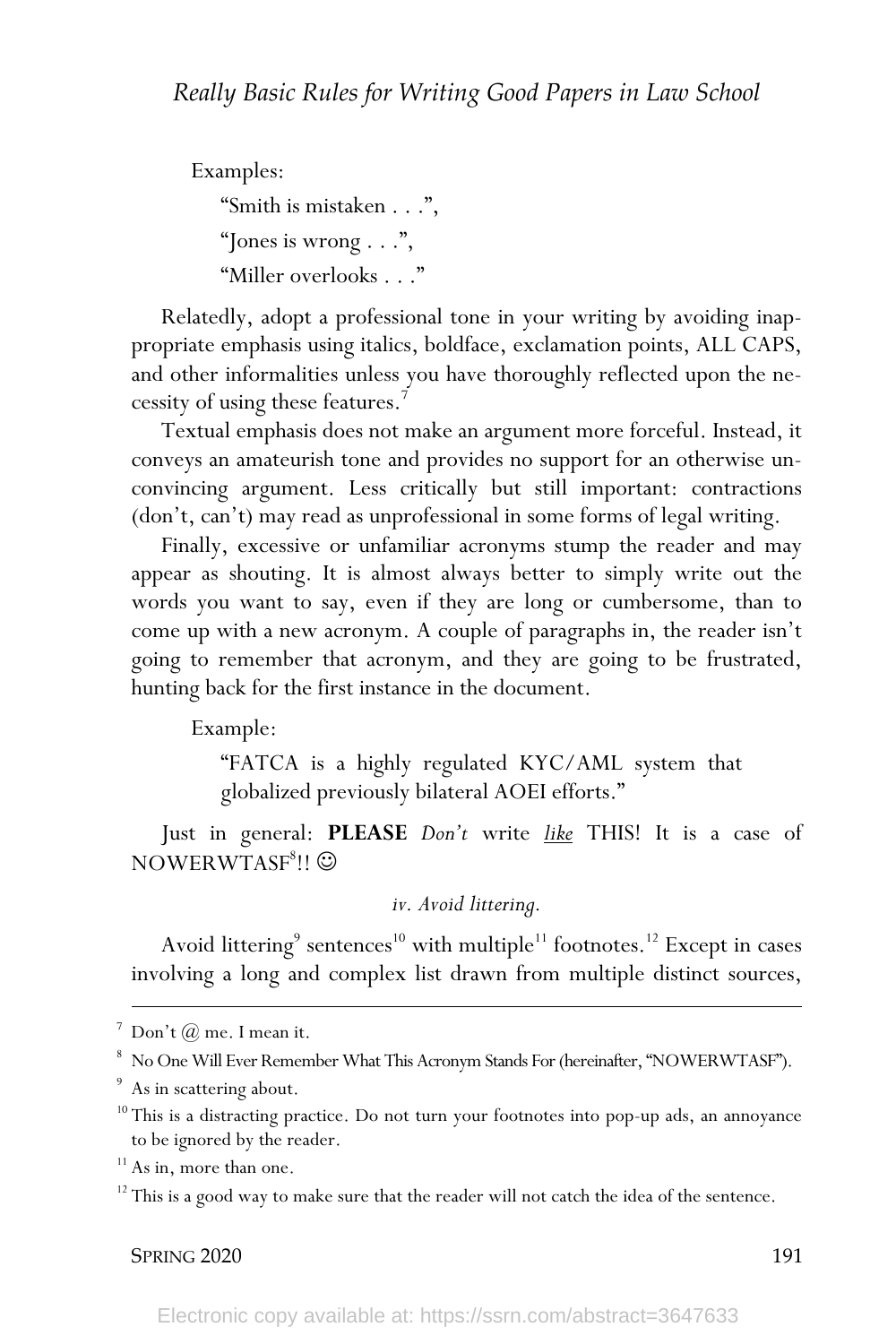there is rarely a need for more than a single footnote at the end of the sentence. Never add a footnote in the middle of a sentence<sup>13</sup> citing to a source that you then cite again at the end of the sentence.<sup>14</sup> If you find yourself consistently littering with footnotes, your sentences are probably too long and contain too many different ideas.

Further, avoid littering sentences with punctuation, such as incorrectly placed commas, dashes followed by commas or semi-colons, open brackets followed by parentheses, frequent use of parentheses, and the like. In particular there should never be a comma after the word "and". Excessive punctuation requires the reader to spend time parsing the sentence in search of its meaning.

Examples:

"Although, there is reason  $-$  in some circumstances  $-$  to believe that, all other options notwithstanding, and with certain caveats heretofore explained (see part 3 above), an algorithm could, with proper oversight, prove to be a useful tool."

"This is better than the current system, and, could be a realistic approach, assuming that (in most, or at least a majority, of cases), the new rule would be followed."

## *c. Pay attention to how your document looks.*

Finally, a polished document is just easier to read than one that has weird formatting, inconsistent font sizes or types, and the like. Attention to detail is an important element in persuading the reader that the writing is founded upon thorough research and sound reasoning. Professionallooking papers will not make up for lack of effort in the drafting, but good writing can certainly be overshadowed by a messy presentation.<sup>15</sup>

192 23 GREEN BAG 2D

<sup>&</sup>lt;sup>13</sup> There is simply no need to cite a source here that is going to appear at the end of this sentence.

<sup>14</sup> *Ibid*.

<sup>15</sup> To streamline things, I strongly recommend formatting with styles. *See supra* note 3.